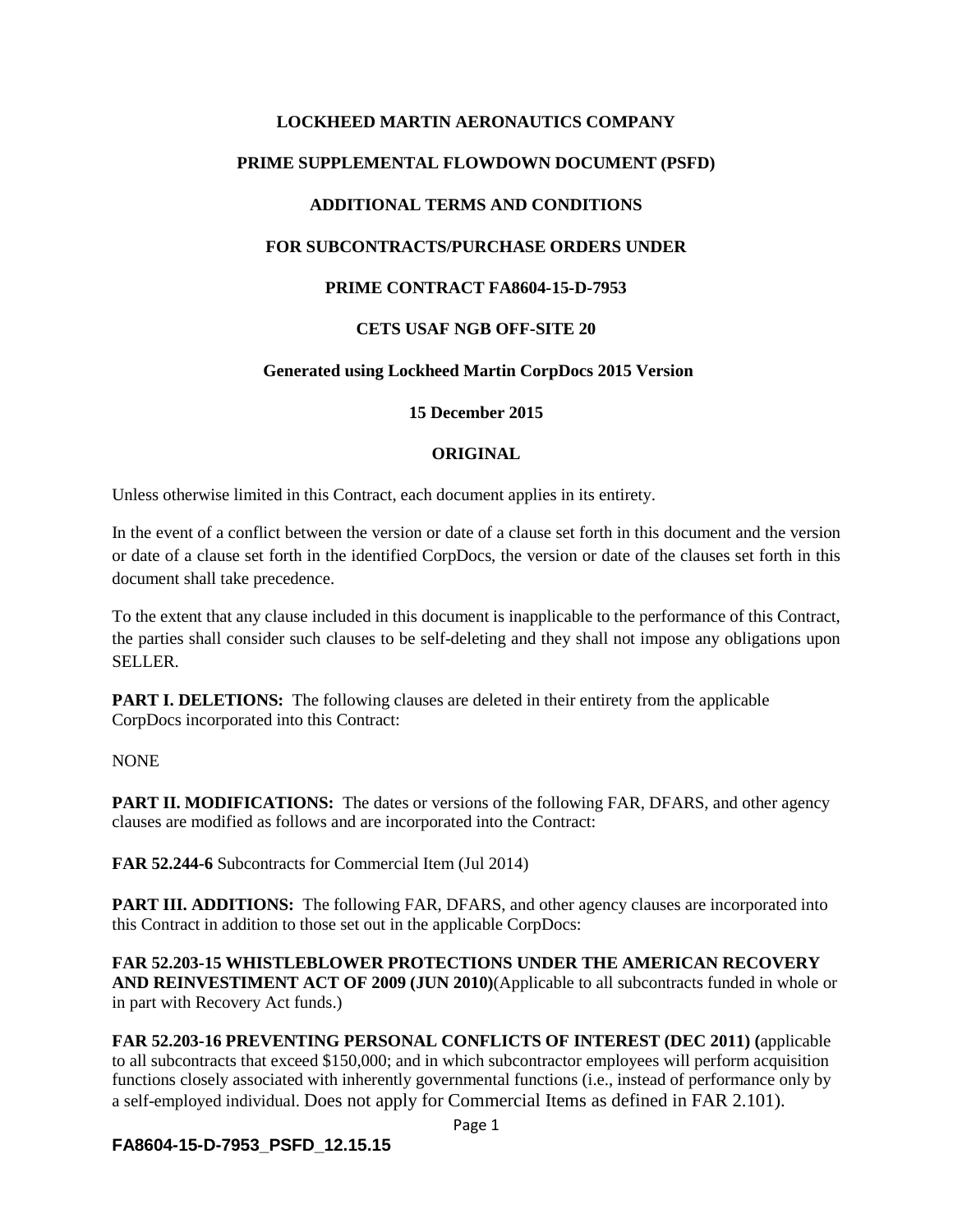**FAR 52.222-99 ESTABLISHING MINIMUM WAGE FOR CONTRACTORS (DEVIATION 2014) (JUN 2014)** ("Contracting Officer" means "Lockheed Martin".)

**FAR 52.227-21 TECHNICAL DATA DECLARATION, REVISION, AND WITHHOLDING OF PAYMENT--MAJOR SYSTEMS (MAY 2014)** (Applicable to any subcontract which requires the delivery of technical data. "Contracting Officer" means "Lockheed Martin." "Government" means "Lockheed Martin" in paragraph (b)(2) and "Lockheed Martin or Government" in paragraph (d).)

**FAR 52.228-3 WORKERS' COMPENSATION INSURANCE (DEFENSE BASE ACT) (JUL 2014)** (Applies if Seller will perform work subject to the Defense Base Act 42 U.S.C. 1651 et seq.)

**FAR 52.243-1 CHANGES -- FIXED-PRICE (APR 1984)** ("Contracting Officer" and "Government" mean "Lockheed Martin." In paragraph (a) add as subparagraph (4) "Delivery schedule." In paragraph (e) the reference to the disputes clause is deleted.)

**FAR 52.243-2 ALT 1 CHANGES -- COST-REIMBURSEMENT (APR 1984)** ("Contracting Officer" and "Government" mean "Lockheed Martin." In paragraph (a) add as subparagraph (4) "Delivery schedule." In paragraph (d) the reference to the disputes clause is deleted.)

#### **FAR 52.243-3 CHANGES -- TIME-AND-MATERIALS OR LABOR-HOURS (APR 1984)**

("Contracting Officer" and "Government" mean "Lockheed Martin." In paragraph (a) add as subparagraph (4) "Delivery schedule." In paragraph (d) the reference to the disputes clause is deleted.)

**FAR 52.245-1 ALTERNATE 1 – GOVERNMENT PROPERTY (APR 2012)** (Applicable if SELLER will be in possession of Government property. "Contracting Officer" means "Lockheed Martin" except in the definition of Property Administrator and in paragraphs  $(h)(1)(iii)$  where it is unchanged, and in paragraphs (c) and (h)(4) where it includes Lockheed Martin. "Government" is unchanged in the phrases "Government property' and "Government furnished property" and where elsewhere used except in paragraph  $(d)(1)$  where it means "Lockheed Martin" and except in paragraphs  $(d)(2)$  and  $(g)$  where the term includes Lockheed Martin." The following is added as paragraph (n) "Seller shall provide to Lockheed Martin immediate notice if the Government or other customer (i) revokes its assumption of loss under any direct contracts with Seller, or (ii) makes a determination that Seller's property management practices are inadequate, and/or present an undue risk, or that Seller has failed to take corrective action when required.")

**FAR 52.249-3 TERMINATION FOR CONVENIENCE OF THE GOVERNMENT** (Dismantling, Demolition, or Removal of Improvements) **(APR 2012)** ("Government" and "Contracting Officer" mean "Lockheed Martin" except in paragraph (n) where "Government" means "Lockheed Martin and the Government" and "Contracting Officer" means "Lockheed Martin or the Contracting Officer." In paragraph (c) "120 days" is changed to "60 days." In paragraph (d) "15 days" is changed to "30 days," and "45 days" is changed to "60 days." In paragraph (e) "1 year" is changed to "six months." In paragraph (l) "90 days" is changed to "45 days." Paragraph (j) is deleted. Settlements and payments under this clause may be subject to the approval of the Contracting Officer.)

**DFARS 252.225-7009 RESTRICTION ON ACQUISITION OF CERTAIN ARTICLES CONTAINING SPECIALTY METALS (JUN 2013)** (Applies if the Work furnished includes specialty metals. Paragraph (d) is deleted.)